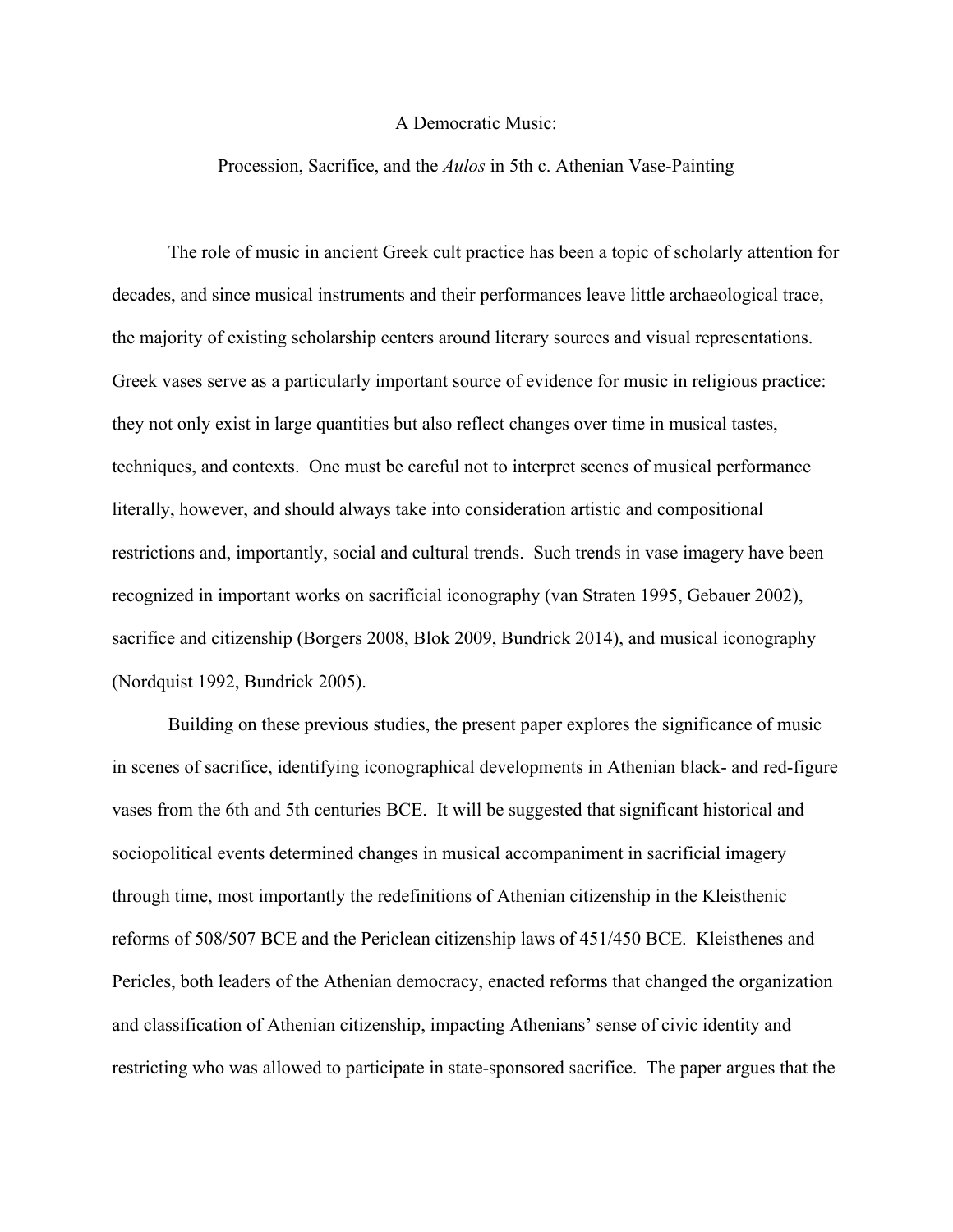way music is represented in sacrificial scenes on Athenian vases reflects these political changes. During the 5th century the *aulos* became increasingly associated with everyday performance and acquired a non-elite status that made it appealing to a newly democratized civic body (see Pl. Laws 700a-701d; Arist. *Pol.* 1341<sup>b</sup>15-18). As difficult-to-learn instruments like the *kithara* became more restricted to professionals in the 5th century the *aulos* emerged as an instrument of the *demos*, played by professionals, amateurs, citizens, and slaves alike. The status of the *aulos* as a symbol of the Athenian *demos* is evidenced by the fact that sacrificial scenes made after Pericles' citizenship laws represent the instrument to the exclusion of all others. Ways of seeing and marketing democratic imagery might have been at the forefront of Athenian vase painters' minds as the local government solidified its democratic identity through the redefinition of citizenship and the expansion of state-sponsored sacrifices. Within this political framework, the connotations of sacrificial imagery shifted with the wholesale inclusion of the *aulos* on vases after 450 BCE. In examining these objects, the *aulos* emerges as a powerful visual symbol of the Athenian democracy.

## Bibliography

- Blok, J. 2009. "Sacrifice and Processions on Attic Black- and Red-Figure Pottery: Reflections on the Distinction between 'Public' and 'Private.'" In *Shapes and Images: Studies on Attic Black Figure and Related Topics in Honour of Herman A. G. Brijder*, edited by E. M. Moormann and V. Stissi, 127–135. Leuven: Peeters Publishers.
- Borgers, O. 2008. "Religious Citizenship in Classical Athens: Men and Women in Religious Representations on Athenian Vase Painting." *BABesch* 83: 73–97.